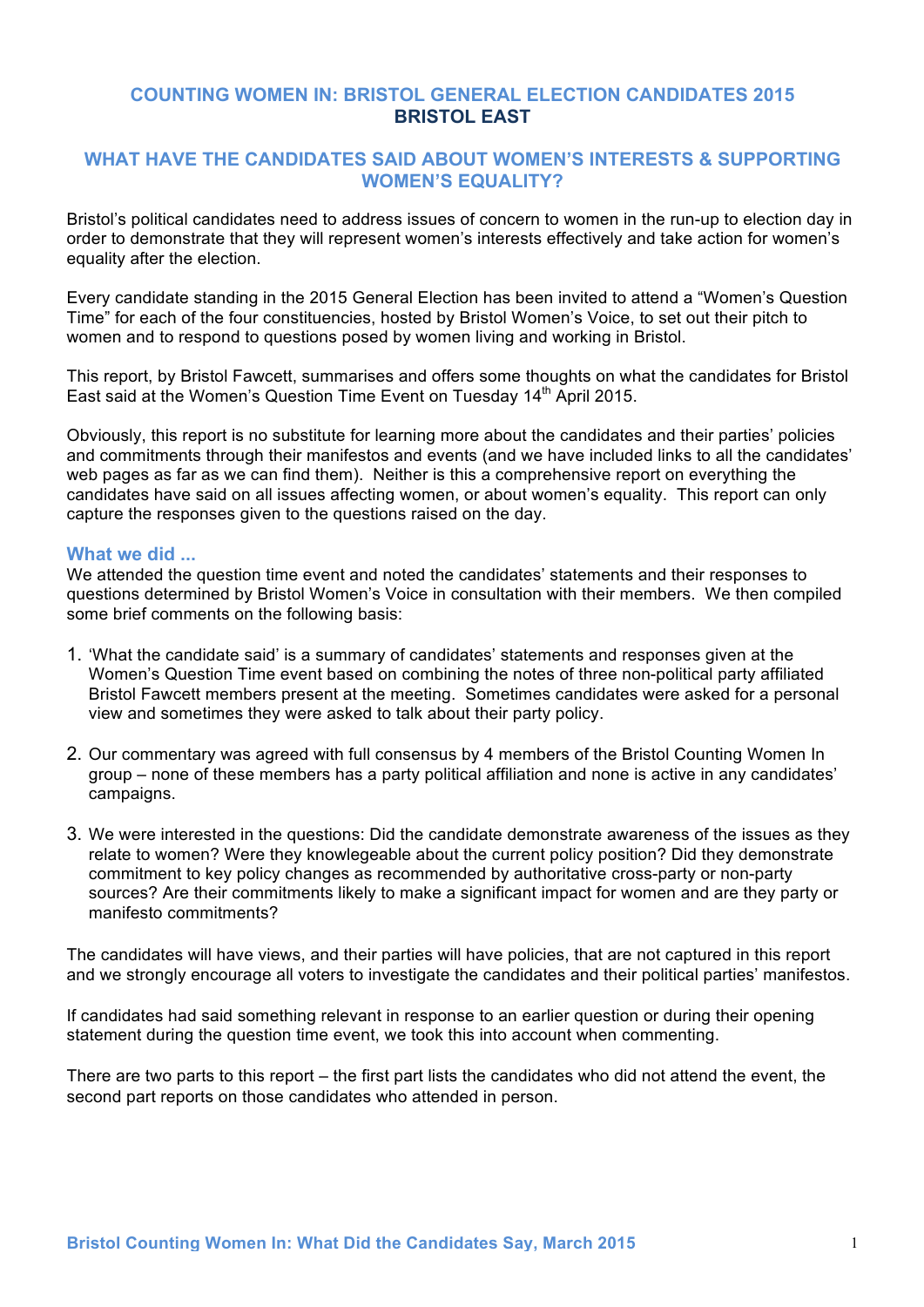## **Part one – those who did not attend**

| <b>Candidate:</b>                                                                                                                 | <b>Abdul Malik</b><br>http://www.libdems.org.uk/abdul_malik#  |
|-----------------------------------------------------------------------------------------------------------------------------------|---------------------------------------------------------------|
| Party:                                                                                                                            | Liberal Democrats                                             |
| What the candidate said                                                                                                           | Our comments                                                  |
| The candidate did not attend the Question Time Event<br>and did not respond to Bristol Fawcett's offer to brief all<br>candidates | We are unable to provide any commentary for this<br>candidate |

# **Part two – those who attended in person**

| <b>Candidate:</b>                                                                                 |                                                                                                                                                                                                                                                                                                                                      |                                                                                                 |
|---------------------------------------------------------------------------------------------------|--------------------------------------------------------------------------------------------------------------------------------------------------------------------------------------------------------------------------------------------------------------------------------------------------------------------------------------|-------------------------------------------------------------------------------------------------|
|                                                                                                   | <b>Kerry McCarthy</b>                                                                                                                                                                                                                                                                                                                |                                                                                                 |
|                                                                                                   | http://www.kerrymccarthymp.org/default.aspx                                                                                                                                                                                                                                                                                          |                                                                                                 |
| Party:                                                                                            | Labour                                                                                                                                                                                                                                                                                                                               |                                                                                                 |
|                                                                                                   | What the candidate said                                                                                                                                                                                                                                                                                                              | Our comments                                                                                    |
| <b>Opening Statement</b>                                                                          | Came in on an All Woman Shortlist, and has been the<br>MP for the last 10 years in Bristol East. Kerry agrees<br>with All Women Shortlists to increase the number of<br>women in politics.<br>From family of 5 sisters with varied family needs<br>Lawyer in past, but tired of picking up the pieces and<br>wanted to make a change |                                                                                                 |
| The costs of                                                                                      | Shadow Foreign Office Minister<br>There has been a drop in Sure Start centres which                                                                                                                                                                                                                                                  | Context on child poverty issues                                                                 |
| childcare are in the<br>highest in the UK,<br>how would your<br>party address this?               | not only supported people to work, but also support<br>children from deprived families by giving breakfast<br>clubs.<br>We've seen a 30% rise in childcare costs<br>Labour will extend childcare from 15-25 hours for<br>working hours, and offer 8am-6pm childcare as part<br>of schools.                                           | and comprehensive answers to<br>how Labour would address it                                     |
| From speaking to<br>your constituents,<br>what are the most<br>worrying health<br>gaps for women? | 121 midwifery provision promised and mental health<br>focussed, has been 'poor relation'.<br>Labour will implement a National Care Service if get<br>in                                                                                                                                                                              | Specific party solutions<br>promised and solid<br>understanding of gendered<br>impact of issue. |
| Why is sexism not<br>a hate crime? Why<br>is no data collected<br>on hate crime?                  | Sophie Lancaster, murdered Goth. Worked with her<br>mum to make attacks on subcultures hate crimes.<br>Sexism and sexist abuse, when it's not assault, isn't<br>on the radar at all. It's appalling.<br>Online hate is also an issue for women.                                                                                      | Aware of issues but no<br>commitment to drive further.                                          |
| What about sexual<br>harassment at                                                                | Zero hour contracts play havoc for people, they have<br>to juggle more than one contract. Creates insecurity                                                                                                                                                                                                                         |                                                                                                 |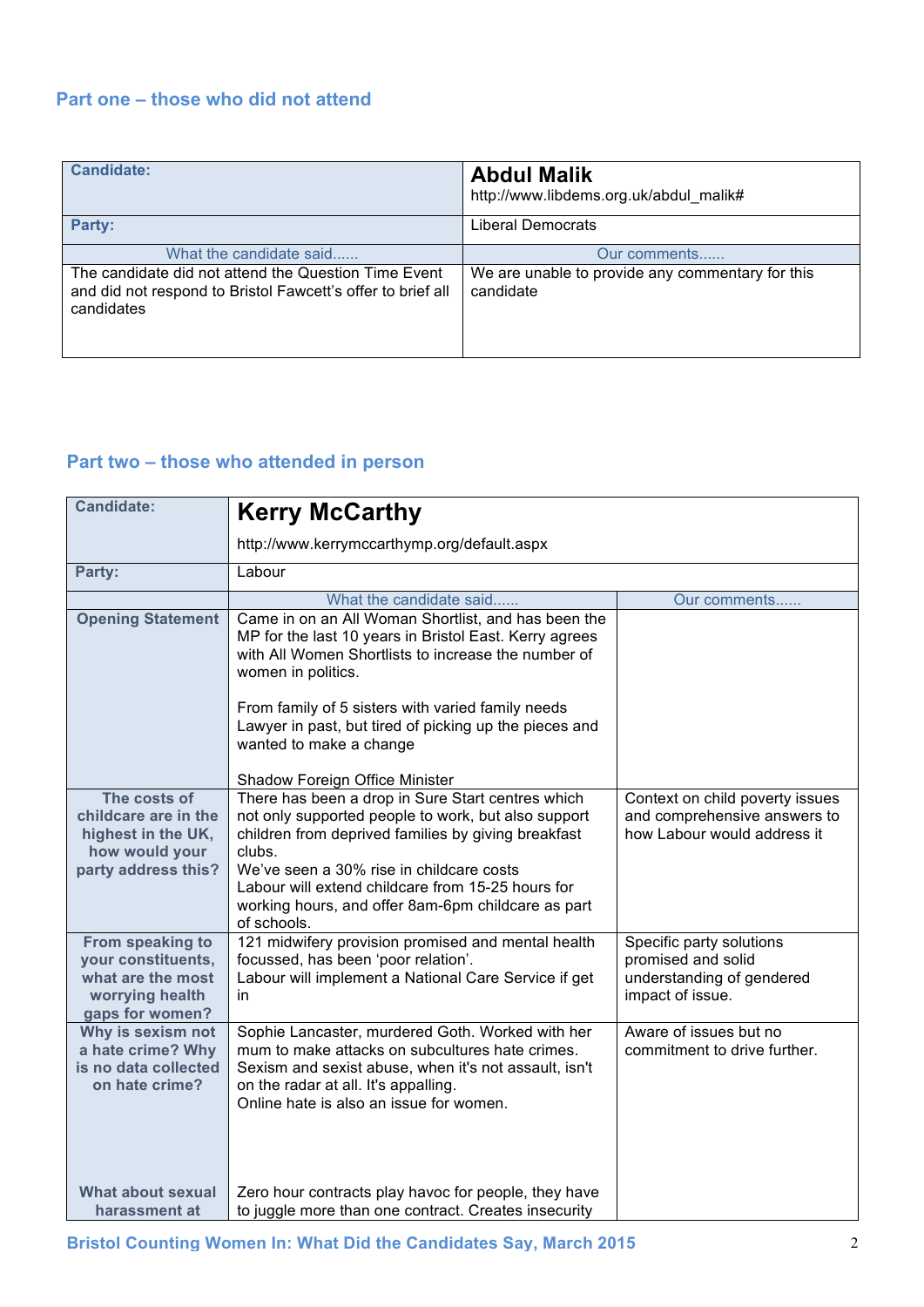| work and<br>employment<br>rights?                                              | in the workplace.<br>Labour will drop fees for employment tribunals if they<br>are elected                                                                                                                                                                                                                                                                                                                                                                                                                                                                                                                      |                                                                          |
|--------------------------------------------------------------------------------|-----------------------------------------------------------------------------------------------------------------------------------------------------------------------------------------------------------------------------------------------------------------------------------------------------------------------------------------------------------------------------------------------------------------------------------------------------------------------------------------------------------------------------------------------------------------------------------------------------------------|--------------------------------------------------------------------------|
|                                                                                |                                                                                                                                                                                                                                                                                                                                                                                                                                                                                                                                                                                                                 |                                                                          |
| Do you and does<br>your party support<br>the Nordic model<br>for prostitution? | Personally supports and party supports.<br>Rejects the view that people are exercising free right<br>to work as prostitute, it's not what people would<br>choose if they had enough choices.<br>Labour tried to get Nordic model in before end of last<br>term but had to take it out of final bill.<br>Fishponds Rd has reduced number of women on<br>streets from 300 to 100, mostly drug addicts who<br>need help and to be taken through drugs court not<br>penalised for work.<br>One25 took 100 women off streets last year. CCTV<br>and ASBOs helped to reduce kerb crawling around St<br>Pauls / Easton | Strong knowledge of local area,<br>involved in local community<br>groups |
| How will your party                                                            | Shadow minister for VAW                                                                                                                                                                                                                                                                                                                                                                                                                                                                                                                                                                                         | Demonstrated good awareness                                              |
| ensure that all<br>forms of violence                                           | Community resolution is a retrograde step<br>Needs cross agency view across Police, law, NHS                                                                                                                                                                                                                                                                                                                                                                                                                                                                                                                    | and understanding of the issue;<br>made personal and party               |
| against women is                                                               | and education.                                                                                                                                                                                                                                                                                                                                                                                                                                                                                                                                                                                                  | commitment to measures or                                                |
| eradicated?                                                                    | SRE - need to teach boys about consent and                                                                                                                                                                                                                                                                                                                                                                                                                                                                                                                                                                      | policies that authoritative non-                                         |
|                                                                                | relationships in school as well as girls                                                                                                                                                                                                                                                                                                                                                                                                                                                                                                                                                                        | party or cross-party political<br>sources recommend.                     |
| How many of the                                                                | Labour will be publishing a women's manifesto to                                                                                                                                                                                                                                                                                                                                                                                                                                                                                                                                                                | Demonstrated some awareness                                              |
| <b>Fair Play South</b>                                                         | cover older women, women's security, flexibility,                                                                                                                                                                                                                                                                                                                                                                                                                                                                                                                                                               | of the issue as it relates to                                            |
| <b>West's Manifesto</b>                                                        | maternity, child care, decent hours, adequate pay,                                                                                                                                                                                                                                                                                                                                                                                                                                                                                                                                                              | women and some awareness of                                              |
| 'asks' do you agree<br>with and will you                                       | and representation.                                                                                                                                                                                                                                                                                                                                                                                                                                                                                                                                                                                             | appropriate action to address                                            |
| sign up to the                                                                 | Want to support grass roots women not just FSTE                                                                                                                                                                                                                                                                                                                                                                                                                                                                                                                                                                 |                                                                          |
| petition?                                                                      | directors.                                                                                                                                                                                                                                                                                                                                                                                                                                                                                                                                                                                                      |                                                                          |
|                                                                                | No to page 3 campaign has been effective, as has the                                                                                                                                                                                                                                                                                                                                                                                                                                                                                                                                                            |                                                                          |
|                                                                                | Everyday Sexism campaign.                                                                                                                                                                                                                                                                                                                                                                                                                                                                                                                                                                                       |                                                                          |
|                                                                                | Has been involved in the Rewind Reframe campaign                                                                                                                                                                                                                                                                                                                                                                                                                                                                                                                                                                |                                                                          |
|                                                                                | tackling racism and sexism in music videos. Tackling<br>at cultural level is important.                                                                                                                                                                                                                                                                                                                                                                                                                                                                                                                         |                                                                          |
| <b>FGM is an ongoing</b>                                                       | Bristol is doing really well, Integrate and Daughters of                                                                                                                                                                                                                                                                                                                                                                                                                                                                                                                                                        | Evidence of deep understanding                                           |
| issue, what are we                                                             | Eve are two local organisations.                                                                                                                                                                                                                                                                                                                                                                                                                                                                                                                                                                                | of issues facing women,                                                  |
| doing to prevent it?                                                           | We've had one prosecution attempt, but need some<br>totemic prosecutions to make legislation work.                                                                                                                                                                                                                                                                                                                                                                                                                                                                                                              | demonstrating clear and strong<br>policy / spend commitment that         |
|                                                                                | Need 10 point plan not just across prosecutions                                                                                                                                                                                                                                                                                                                                                                                                                                                                                                                                                                 | would make a significant impact                                          |
| <b>Final statement</b>                                                         | Has a 10 year record of fighting for Bristol East, better                                                                                                                                                                                                                                                                                                                                                                                                                                                                                                                                                       |                                                                          |
|                                                                                | than any man or any other candidate.                                                                                                                                                                                                                                                                                                                                                                                                                                                                                                                                                                            |                                                                          |
|                                                                                | 75% of the cuts have come from women's pockets,                                                                                                                                                                                                                                                                                                                                                                                                                                                                                                                                                                 |                                                                          |
|                                                                                | we need to get rid of this government                                                                                                                                                                                                                                                                                                                                                                                                                                                                                                                                                                           |                                                                          |

| <b>Candidate:</b>        | <b>Matt Gordon</b>                                                                                  |              |
|--------------------------|-----------------------------------------------------------------------------------------------------|--------------|
|                          | http://tusc2015.com/matt-gordon-for-bristol-east/                                                   |              |
| Party:                   | <b>Trade Union and Socialist Coalition</b>                                                          |              |
|                          | What the candidate said                                                                             | Our comments |
| <b>Opening Statement</b> | Stands for a party which provides an alternative to<br>austerity and the cuts.                      |              |
|                          | TUSC are the fast growing political party                                                           |              |
|                          | Gender pay gap decrease is due to men's pay falling,<br>rather than any improvement in women's pay. |              |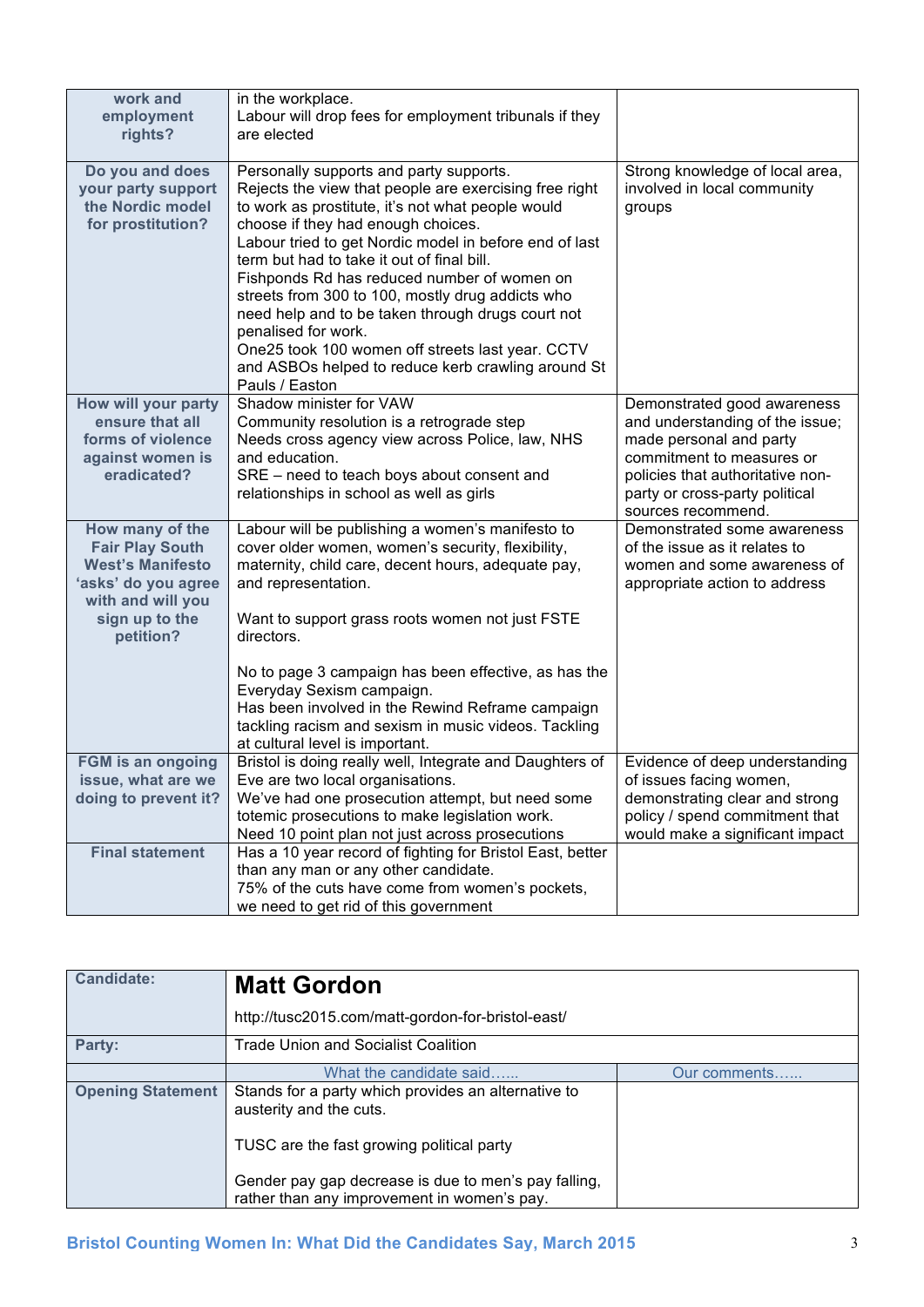| The costs of<br>childcare are in the<br>highest in the UK,<br>how would your<br>party address<br>this?                                          | Extending childcare won't help unless other barriers<br>are removed.<br>Extending the 15 hrs doesn't help people because the<br>restrictions are tough around how you can use them<br>(not all in one day, only in 3 hr sets)<br>Nursery employees are treated poorly, and don't get<br>paid enough.                                                                                                                                          | Aware of the difficulties of<br>logistics around using the 15<br>hours and how this doesn't<br>work.<br>No specific commitments to<br>address the issue.                                 |
|-------------------------------------------------------------------------------------------------------------------------------------------------|-----------------------------------------------------------------------------------------------------------------------------------------------------------------------------------------------------------------------------------------------------------------------------------------------------------------------------------------------------------------------------------------------------------------------------------------------|------------------------------------------------------------------------------------------------------------------------------------------------------------------------------------------|
| From speaking to<br>your constituents,<br>what are the most<br>worrying health<br>gaps for women?                                               | Patients will be charged for using NHS under current<br>government plans.<br>Employees have been affected by job losses and pay<br>freezes across the NHS                                                                                                                                                                                                                                                                                     | Did not identify gendered gaps<br>or talk about women's health<br>issues                                                                                                                 |
| Why is sexism not<br>a hate crime? Why<br>is no data<br>collected on hate<br>crime?                                                             | Sexism should be counted as a hate crime, and<br>should be taken seriously. Mentioned LGTB groups.<br>Services in this area have been cut which will<br>increase the division in society.<br>Further cuts will increase likelihood of violence.                                                                                                                                                                                               | Did not demonstrate adequate<br>understanding of issues as they<br>relate to women; no personal or<br>party political commitments<br>made                                                |
| What about sexual<br>harassment at<br>work and<br>employment<br>rights?                                                                         | 300,000 women are sacked each year for getting<br>pregnant.<br>No-one chooses to go into prostitution, but due to the<br>cuts women feel they have no options.                                                                                                                                                                                                                                                                                |                                                                                                                                                                                          |
| Do you and does<br>your party support<br>the Nordic model<br>for prostitution?                                                                  | TUSC and Matt personally support the model.<br>Cuts are driving women into the profession, few<br>people choose it as it is a dangerous life including<br>violence with little protection.<br>We need publically funded services to help society<br>rebuild and end austerity.                                                                                                                                                                | Appeared to understand the<br>issue from a policy perspective<br>and referenced some existing or<br>proposed policy or action. Did<br>not demonstrate commitment to<br>key policy change |
| How will your party<br>ensure that all<br>forms of violence<br>against women is<br>eradicated?                                                  | Women in these situations need the police and NHS<br>to provide services, and these have all been cut.<br>Diabled people have had their benefits slashed, and<br>we have a culture of seeing claimants as benefit<br>scroungers.<br>Women's inequality is ingrained in our culture and is<br>bigger than the issue of austerity.<br>Need fundamental education about equality to create<br>a society that suits all of us not just a handful. | No gendered analysis of issues,<br>comments on disability and<br>benefits.                                                                                                               |
| How many of the<br><b>Fair Play South</b><br><b>West's Manifesto</b><br>'asks' do you<br>agree with and will<br>you sign up to the<br>petition? | Agreed, signed.<br>TUSC stand for a £10 minimum wage which would be<br>addressed by the banks                                                                                                                                                                                                                                                                                                                                                 | Appeared to understand the<br>issue from a policy perspective<br>and referenced some existing or<br>proposed policy or action. Did<br>not demonstrate commitment to<br>key policy change |
| <b>FGM is an ongoing</b><br>issue, what are we<br>doing to prevent<br>it?                                                                       | Talked about cuts to legal aid<br>Need to have services to support families through this<br>and those services have been cut under this<br>government                                                                                                                                                                                                                                                                                         | Did not demonstrate adequate<br>understanding of issues as they<br>relate to women; no personal or<br>party political commitments<br>made                                                |
| <b>Final statement</b>                                                                                                                          | Money is there in society, but through tax avoidance<br>it's not shared out. TUSC offer an alternative to<br>austerely, they stand for Trade Union rights, a new<br>£10p/hr minimum wage, more affordable housing built<br>by the councils not by privatised companies<br>Stand for keeping NHS public, and renationalising gas<br>& electric.                                                                                                |                                                                                                                                                                                          |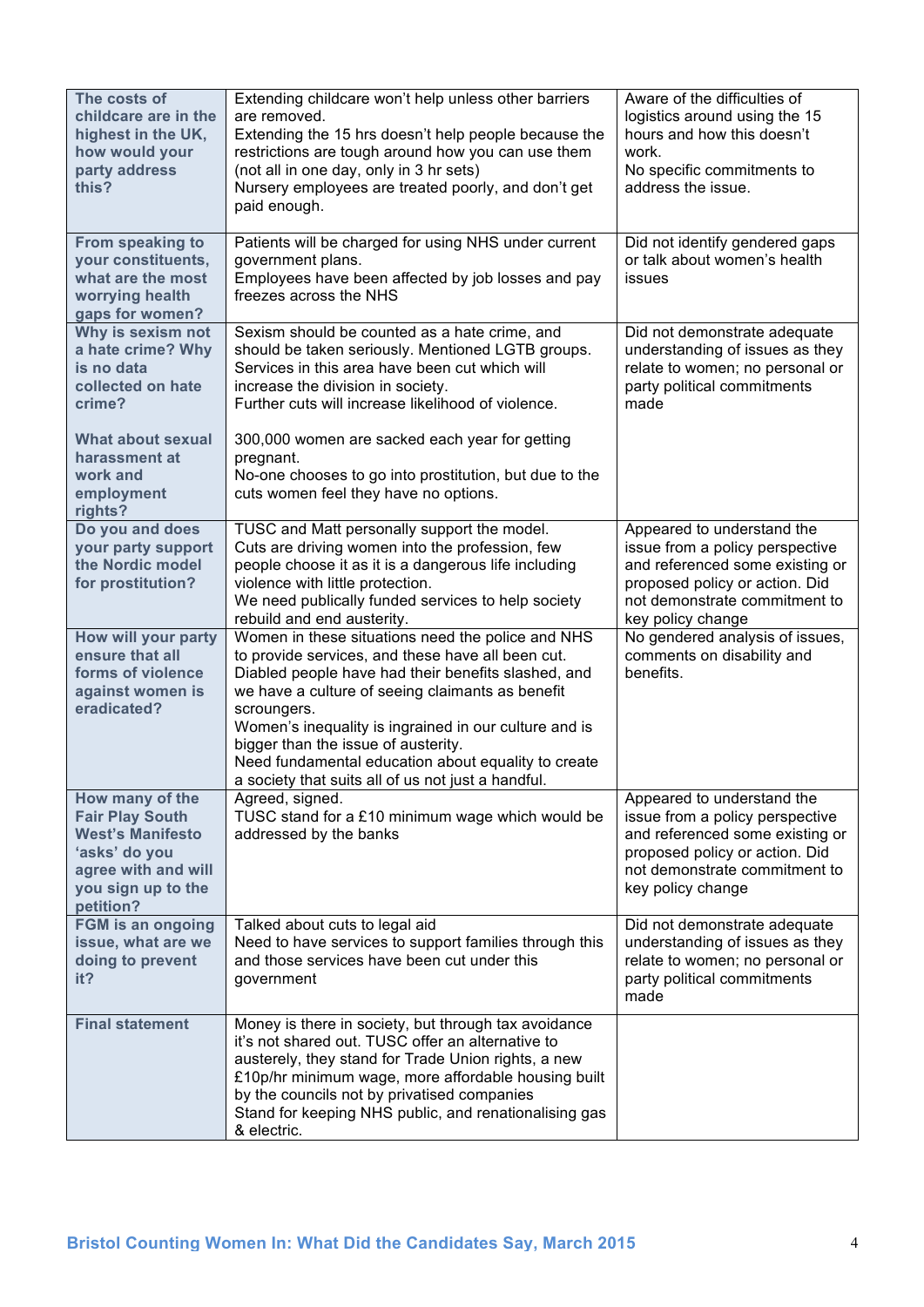| <b>Candidate:</b>                                                                                      | <b>Theodora Clarke</b>                                                                                                                                                                                                                                                                                                                                                                                                                         |                                                                                                                                                                          |  |
|--------------------------------------------------------------------------------------------------------|------------------------------------------------------------------------------------------------------------------------------------------------------------------------------------------------------------------------------------------------------------------------------------------------------------------------------------------------------------------------------------------------------------------------------------------------|--------------------------------------------------------------------------------------------------------------------------------------------------------------------------|--|
|                                                                                                        | https://www.conservatives.com/OurTeam/Prospective_Parliamentary_Candidates/Clarke_<br>Theodora.aspx                                                                                                                                                                                                                                                                                                                                            |                                                                                                                                                                          |  |
| Party:                                                                                                 | Conservative                                                                                                                                                                                                                                                                                                                                                                                                                                   |                                                                                                                                                                          |  |
|                                                                                                        | What the candidate said                                                                                                                                                                                                                                                                                                                                                                                                                        | Our comments                                                                                                                                                             |  |
| <b>Opening</b><br><b>Statement</b>                                                                     | She's a small business owner, wants to improve lives<br>for local people.                                                                                                                                                                                                                                                                                                                                                                      |                                                                                                                                                                          |  |
|                                                                                                        | Disillusioned with the culture of PMQs and shouting at<br>each other in Westminster and wants to do things<br>differently.                                                                                                                                                                                                                                                                                                                     |                                                                                                                                                                          |  |
|                                                                                                        | She organised a jobs fair for Bristol. Unemployment<br>has fallen by 35% under current government.                                                                                                                                                                                                                                                                                                                                             |                                                                                                                                                                          |  |
|                                                                                                        | Conservatives have promised to double childcare<br>allowance over 5 years for 3-4 yr olds to 30 hrs a<br>week.                                                                                                                                                                                                                                                                                                                                 |                                                                                                                                                                          |  |
| The costs of<br>childcare are in<br>the highest in the<br>UK, how would<br>your party<br>address this? | We have the $2^{nd}$ highest childcare costs in Europe after<br>Switzerland which is not acceptable.<br>Conservatives want to provide more wrap around care<br>for longer to help women back into work.<br>Denied Sure Start centres have been closed, this is<br>scaremongering by Labour and there have been cuts<br>but these have been back office cuts rather than<br>closures                                                            | Strong understanding of issue<br>and parties commitment to<br>measures or policies that<br>authoritative non-party or cross-<br>party political sources<br>recommend.    |  |
| From speaking to<br>your constituents,<br>what are the most<br>worrying health<br>gaps for women?      | Volunteer sprained her ankle and she had to drive her<br>to Southmead with a long wait. There is not enough<br>health services in East Bristol.                                                                                                                                                                                                                                                                                                | Did not demonstrate adequate<br>understanding of issues as they<br>relate to women; no personal or<br>party political commitments<br>made                                |  |
| Why is sexism not<br>a hate crime? Why<br>is no data<br>collected on hate<br>crime?                    | Agree it's awful, spoke to someone who had suffered<br>domestic violence whilst out canvassing, we need to<br>provide support for women who experience it.<br>Has done work with St Mungos who are a fantastic<br>charity.                                                                                                                                                                                                                     | Demonstrated some awareness<br>of the issue as it relates to<br>women and some awareness of<br>appropriate action to address it<br>but without evidence of<br>commitment |  |
| <b>What about sexual</b><br>harassment at<br>work and<br>employment<br>rights?                         | Some people like zero hour contracts, it gives them<br>flexibility                                                                                                                                                                                                                                                                                                                                                                             |                                                                                                                                                                          |  |
| Do you and does<br>your party<br>support the<br><b>Nordic model for</b><br>prostitution?               | Unsure of Conservative party position on Nordic<br>model.<br>Party aims to reduce prostitution, to get women back<br>into home and a stable family life. Met with local police,<br>prostitution on Stapleton Road<br>Not aware of Nordic model but she's open to all<br>options that will get women back to work.<br>We want to support women<br>Need to crack down on porn online and Conservatives<br>introduced legislation to support this | Did not demonstrate adequate<br>understanding of issues as they<br>relate to women; no personal or<br>party political commitments<br>made                                |  |
| How will your<br>party ensure that<br>all forms of                                                     | Forced Marriage has been criminalised under<br>Conservative government                                                                                                                                                                                                                                                                                                                                                                         | Demonstrated some awareness<br>of the issue as it relates to<br>women and some awareness of                                                                              |  |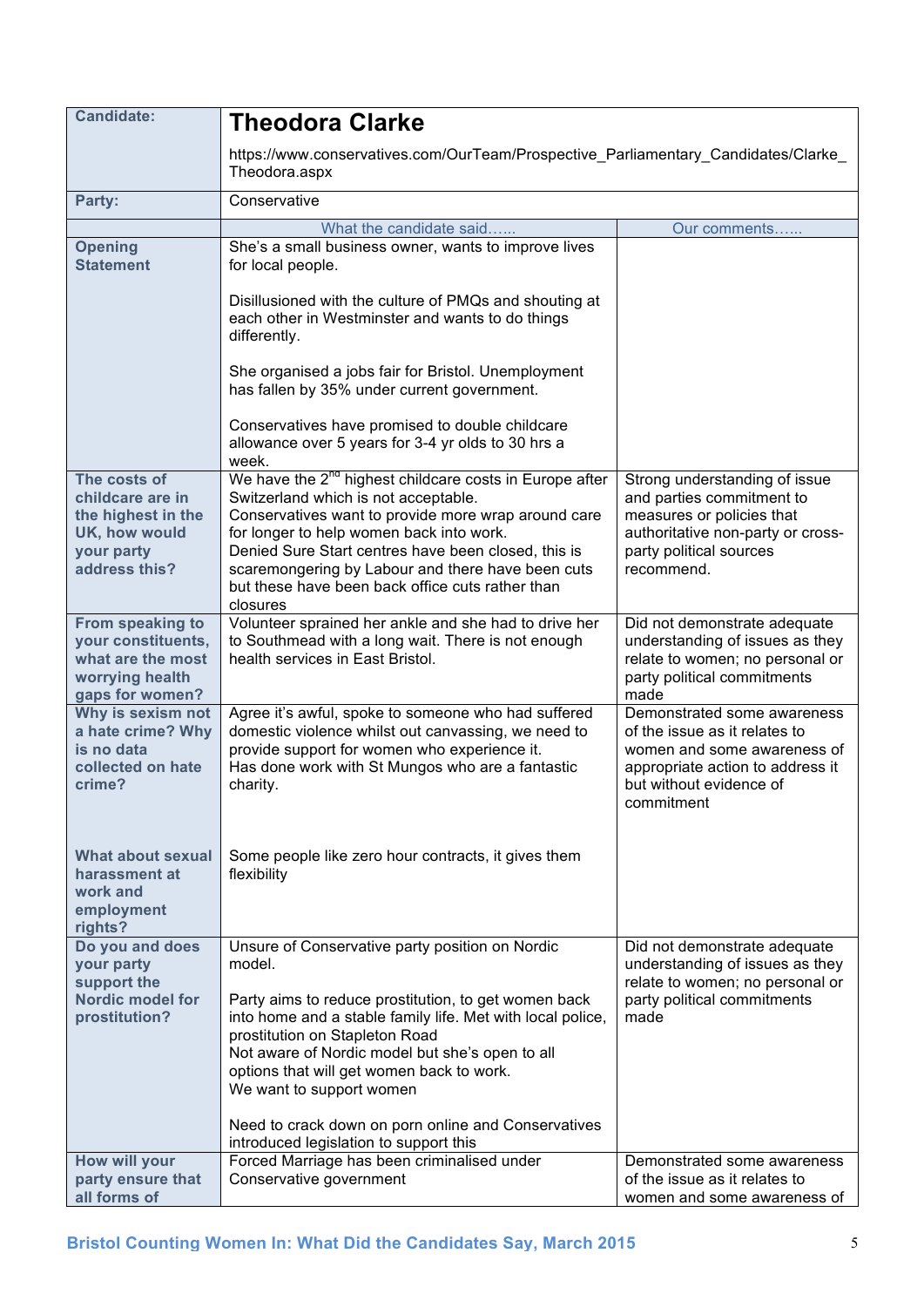| violence against<br>women is<br>eradicated?                                                                                              | Claire's Law has also been implemented to protect<br>women from partners who conceal DV history<br>Has visited St Mungos' mental health work<br>Young women need role models no parity in pay in<br>several industries. Same job, same pay. More<br>directors called John in FTSE 100 than there are<br>women.<br>Works with young people as mentor, showing face as<br>entrepreneur, encouraging young women to ink it's<br>possible.                    | appropriate action to address it<br>but without evidence of<br>commitment                                                                                                                                                                                                                                                                                                                                |
|------------------------------------------------------------------------------------------------------------------------------------------|-----------------------------------------------------------------------------------------------------------------------------------------------------------------------------------------------------------------------------------------------------------------------------------------------------------------------------------------------------------------------------------------------------------------------------------------------------------|----------------------------------------------------------------------------------------------------------------------------------------------------------------------------------------------------------------------------------------------------------------------------------------------------------------------------------------------------------------------------------------------------------|
| How many of the<br><b>Fair Play South</b><br>West's Manifesto<br>'asks' do you<br>agree with and<br>will you sign up to<br>the petition? | Transport awareness of how women use busses in a<br>different way to men, often with multiple journeys in a<br>day<br>Doesn't agree with All women shortlists<br>£10p/hr is unaffordable for small businesses such as<br>mine                                                                                                                                                                                                                             | Demonstrated some awareness<br>of the issue as it relates to<br>women and some awareness of<br>appropriate action to address it<br>but without evidence of<br>commitment                                                                                                                                                                                                                                 |
| <b>FGM</b> is an<br>ongoing issue,<br>what are we doing<br>to prevent it?                                                                | Major issue, needs to be addressed. Good starting<br>point now FGM is illegal<br>Need to be community conversations to allow girls to<br>say when it's happened.                                                                                                                                                                                                                                                                                          | Appeared to understand the<br>issue from a policy perspective<br>and referenced existing action<br>but without demonstrating<br>commitment to key policy<br>change.<br>NB FGM has been illegal for<br>some time, though no<br>prosecution until last year. FGM<br>has been illegal in the UK since<br>1985, and since 2003 anyone<br>taking a child out of the UK to<br>be cut faces 14 years in prison. |
| <b>Final statement</b>                                                                                                                   | We need a strong MP who has worked before,<br>someone who can represent Bristol East.<br>Cameron can be trusted for another term in power,<br>trusted with the economy.<br>Would campaign for a minor injuries unit at Cosham<br>hospital, and more affordable homes.<br>If I'm your MP I will tackles youth unemployment, I<br>work with young people.<br>Will concentrate on vital local services. Transport,<br>health, housing, services for children |                                                                                                                                                                                                                                                                                                                                                                                                          |

| <b>Candidate:</b>        | <b>Lorraine Francis</b><br>http://www.bristolgreenparty.org.uk/lorraine-francis-<br>for-bristol-east                                                                                                                    |                               |
|--------------------------|-------------------------------------------------------------------------------------------------------------------------------------------------------------------------------------------------------------------------|-------------------------------|
| Party:                   | Green                                                                                                                                                                                                                   |                               |
|                          | What the candidate said                                                                                                                                                                                                 | Our comments                  |
| <b>Opening Statement</b> | Passionate about working with women and young<br>children, has seen first-hand the impact of the cuts<br>through her work.<br>Green party has been welcoming to her and she<br>wants to stand up and make a difference. |                               |
| The costs of             | Women should be treated fairly and everyone should                                                                                                                                                                      | Demonstrated some awareness   |
| childcare are in the     | have access to work.                                                                                                                                                                                                    | of the issue as it relates to |